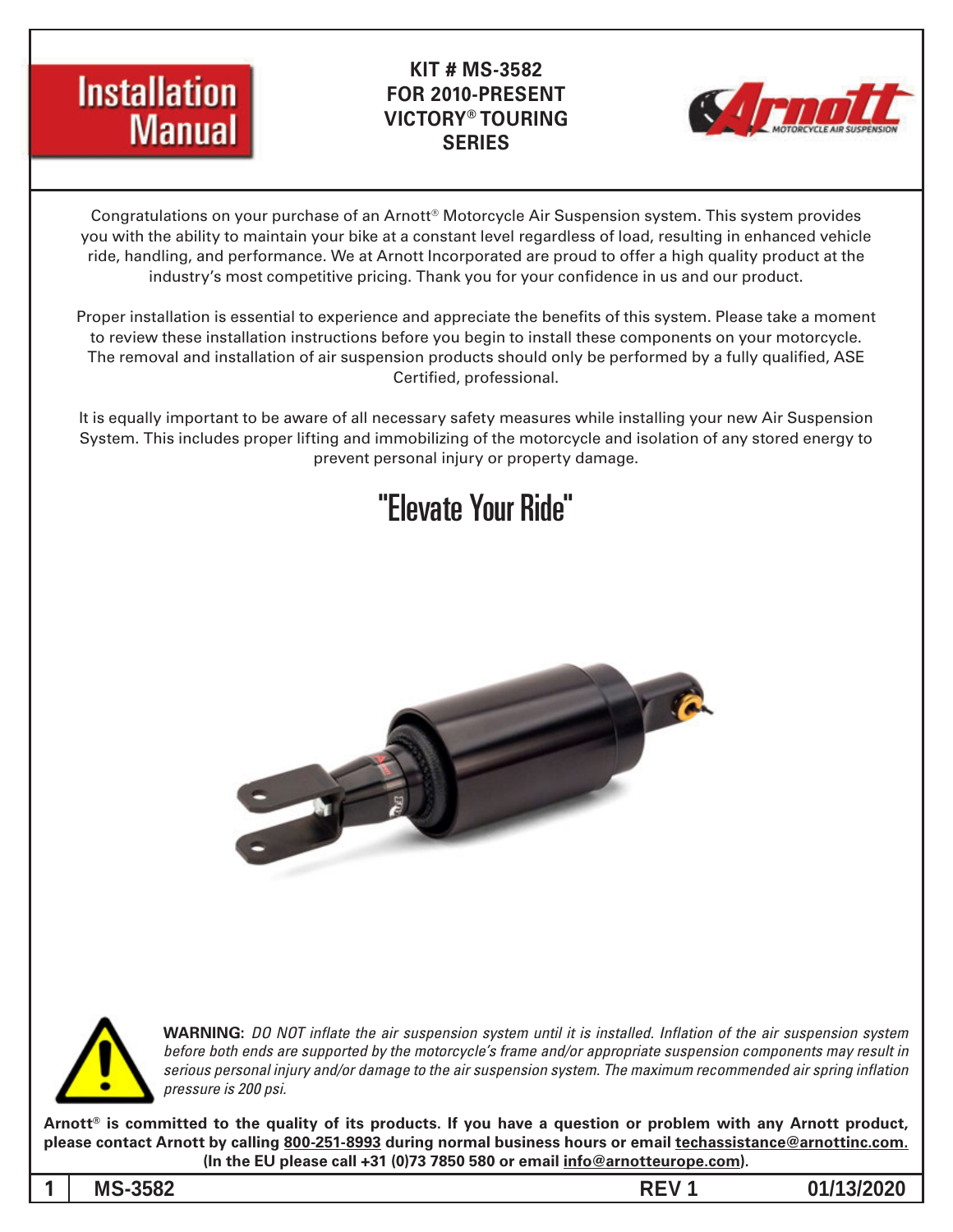



#### **GENERAL INFORMATION:**

Reading this manual signifies your agreement to the terms of the general release, waiver of liability, and hold harmless agreement, the full text of which is available at www.arnottcycles.com.

- Avoid damage to air lines and electrical components.
- Removal and installation is only to be performed by fully qualified personnel.

 *than other manner a in out carried is work if incurred be can system suspension air and motorcycle the to Damage* **:CAUTION** specified in the instructions or in a different sequence.

Each owner or installer is unique, therefore installation of this system can be done many different ways. The mounting locations of the compressor and inflation switch are suggestions by our engineers. If proper wiring guidelines and instructions are followed, relocation of the compressor or switch will neither affect the system operation nor void your warranty.

Adjust air shock pressure as required for desired ride quality to maximize the benefits of your system. Excess pressure will result *in a firmer ride, too little pressure will allow the suspension to bottom out.* 



 *to how on manual s'owner your consult components electric with working while circuits short of possibility the avoid To .battery your disconnect*



*Refer to the Owner's Manual for the bike and instructions for the motorcycle lift for all correct lifting procedures. It is also* recommended that you protect any chrome or painted surfaces that may be damaged during lifting, removal or installation *.process*

Use a solid, level surface to position the bike on a motorcycle lift and use all recommended safety techniques. Lift the bike so the rear wheel is just slightly off the ground.

#### 1. REMOVE BOTH SADDLE BAGS AND SIDE COVERS. (FIGURES 1.2)





**2** FIGURE 1 **FIGURE 2** 

**0 2 0 2 / 3 1 / 1 0 1 REV 2 8 5 3 - MS 2**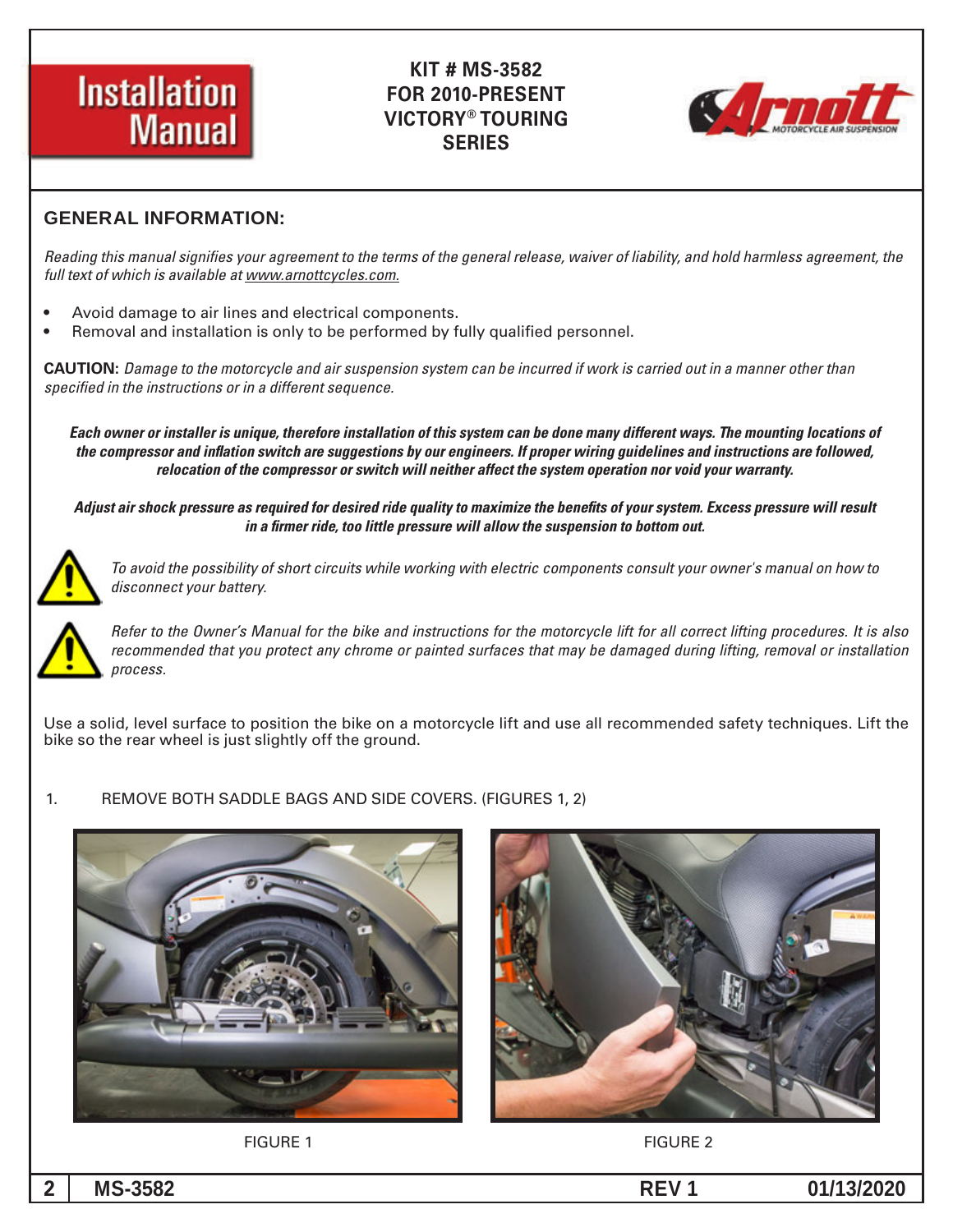



2. REMOVE THE SEAT AND THE SHOCK AIR FILL VALVE NUT. (FIGURES 3, 4)



FIGURE 3 FIGURE 4



GAIN TO UP PANEL THE TIE .PANEL ELECTRICAL RIGHT THE ATTACHING SCREWS THREE THE REMOVE 3. ACCESS TO THE SHOCK AND LINKAGE BEHIND IT. (FIGURE 5,6)





FIGURE 5 FIGURE 5

4. WITH A TWISTING MOTION, REMOVE THE SHOCK GUARD FROM THE FRAME. (FIGURE 7, 8)



FIGURE 7 FIGURE 8



**0 2 0 2 / 3 1 / 1 0 1 REV 2 8 5 3 - MS 3**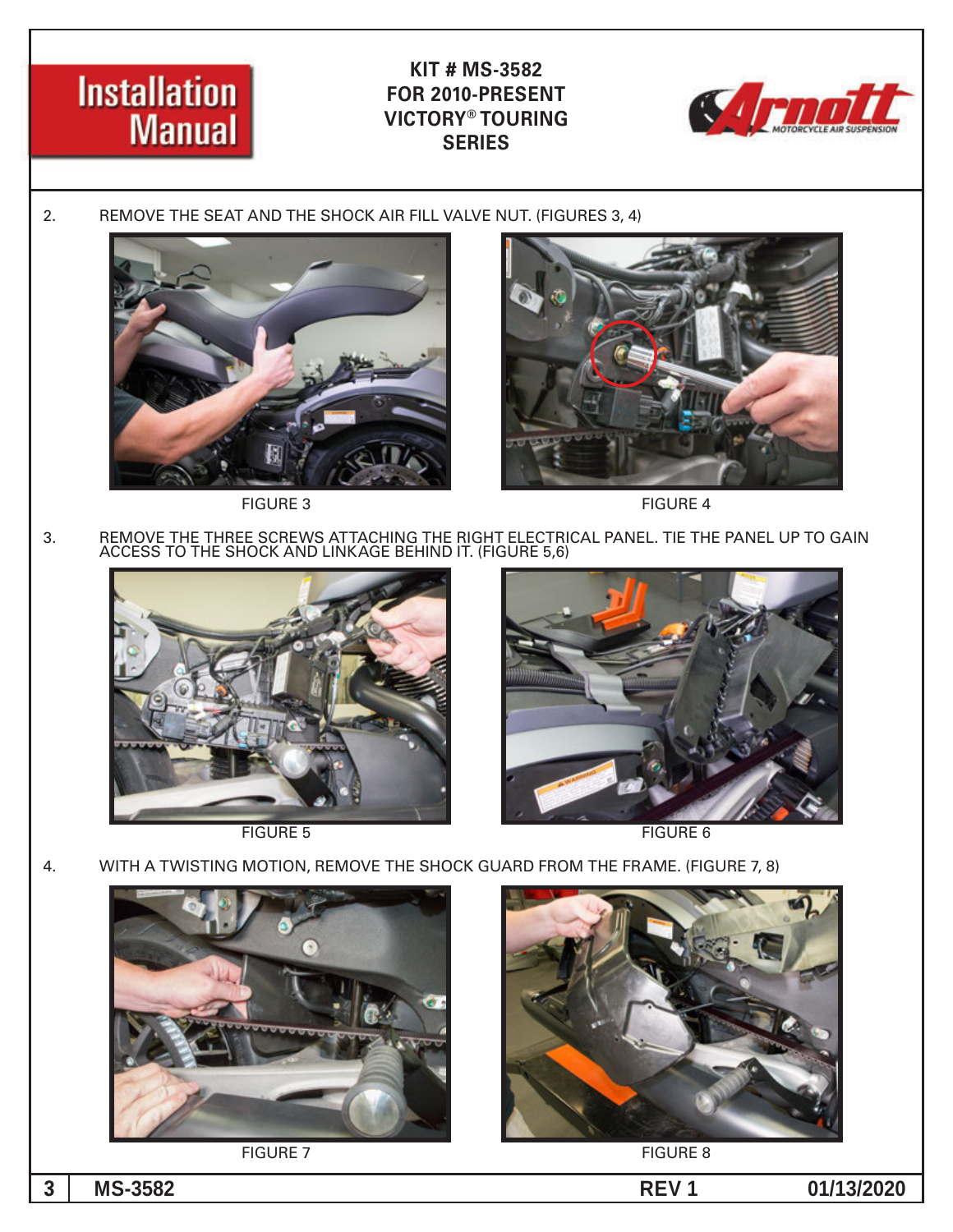



5. REMOVE THE SCREW IN THE IMAGES BELOW FROM THE FRAME. (FIGURES 9, 10)





FIGURE 9 FIGURE 10

6. REMOVE THE BOLTS FROM THE LOWER SHOCK AND LINKAGE CLEVIS. (FIGURES 11, 12)





FIGURE 11 FIGURE 12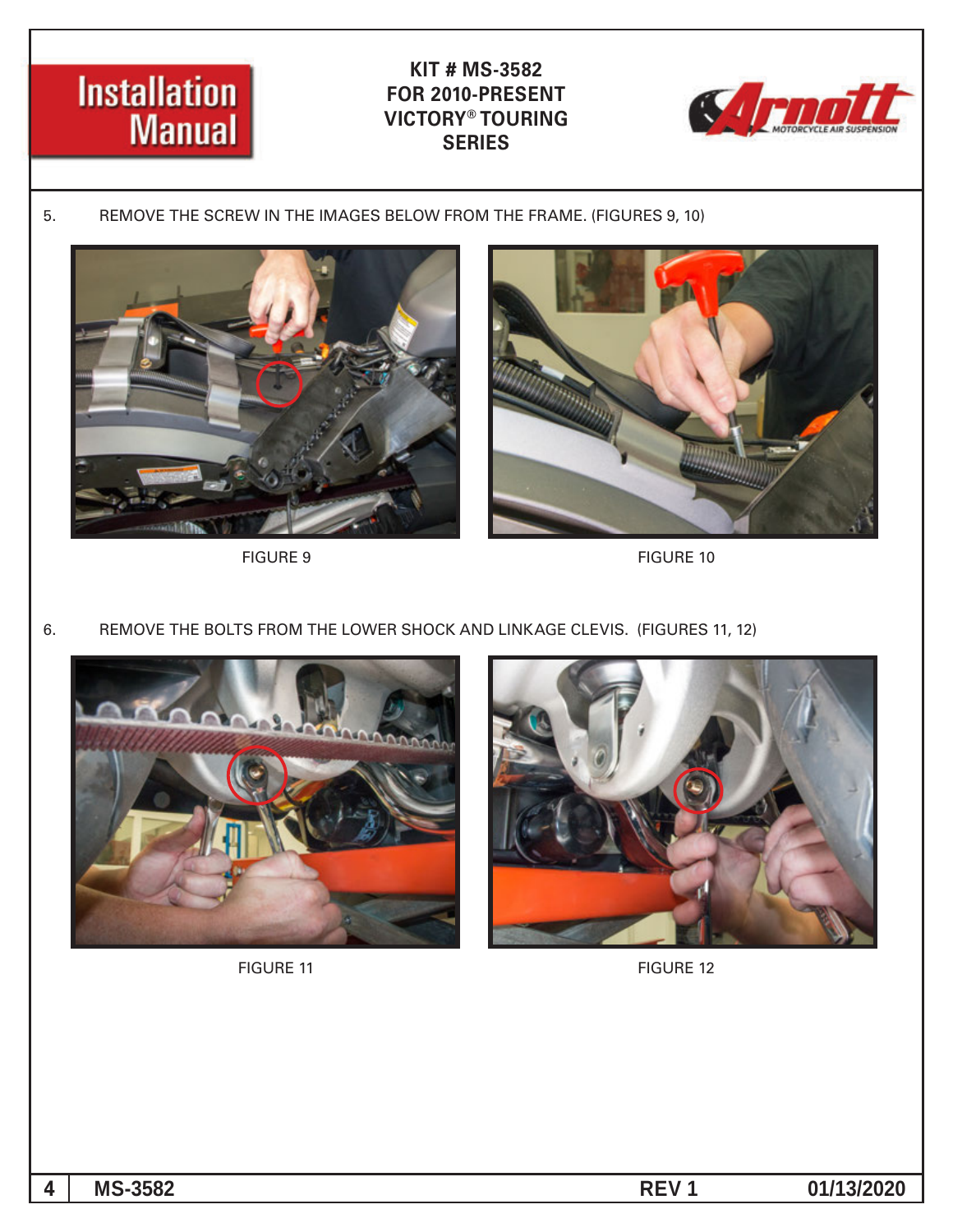



7. REMOVE THE WHITE ELECTRICAL MODULE NEAR THE SHOCK FROM THE FRAME. (FIGURES 13, 14)





FIGURE 13 FIGURE 14

8. PULL THE UPPER LINKAGE PIN FROM THE FRAME. LOWER THE LINKAGE AND REMOVE THE LINKAGE PUSH ROD. (FIGURES 15, 16)



FIGURE 15 FIGURE 16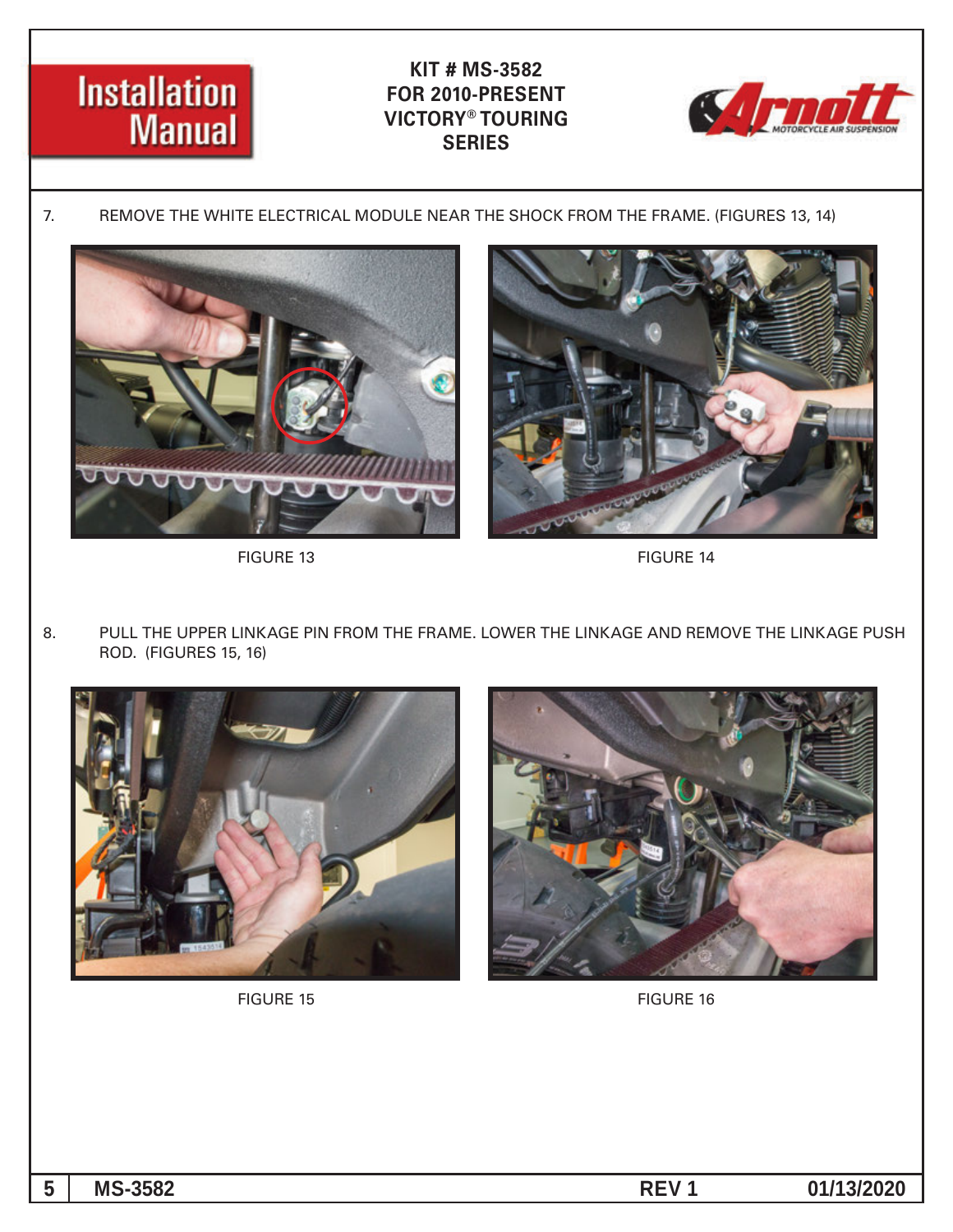# **Installation Manual**

### **KIT # MS-3582 FOR 2010-PRESENT VICTORY® TOURING SERIES**



9. BEMOVE THE SHOCK FROM THE FRAME AND REMOVE THE LINKAGE FROM THE UPPER EYELET. (FIGURES 17, 18)







10. SCREW ONE OF THE INCLUDED VOSS FITTINGS INTO THE AIR SHOCK. PULL OUT THE WHITE PLUG AND THEN INSERT THE INCLUDED 4MM AIR HOSE UNTIL YOU FEEL IT SEAT. REMOVE THE FITTING FROM THE SHOCK AND CONFIRM THAT THE KEEPER IS ATTACHED TO THE HOSE. SCREW THE VOSS FITTING BACK INTO THE SHOCK AND SNUG TIGHT WITH A 10MM WRENCH. (FIGURES 19, 20, 21, 22)





FIGURE 21 FIGURE 22



**20 FIGURE 19 FIGURE 20** 

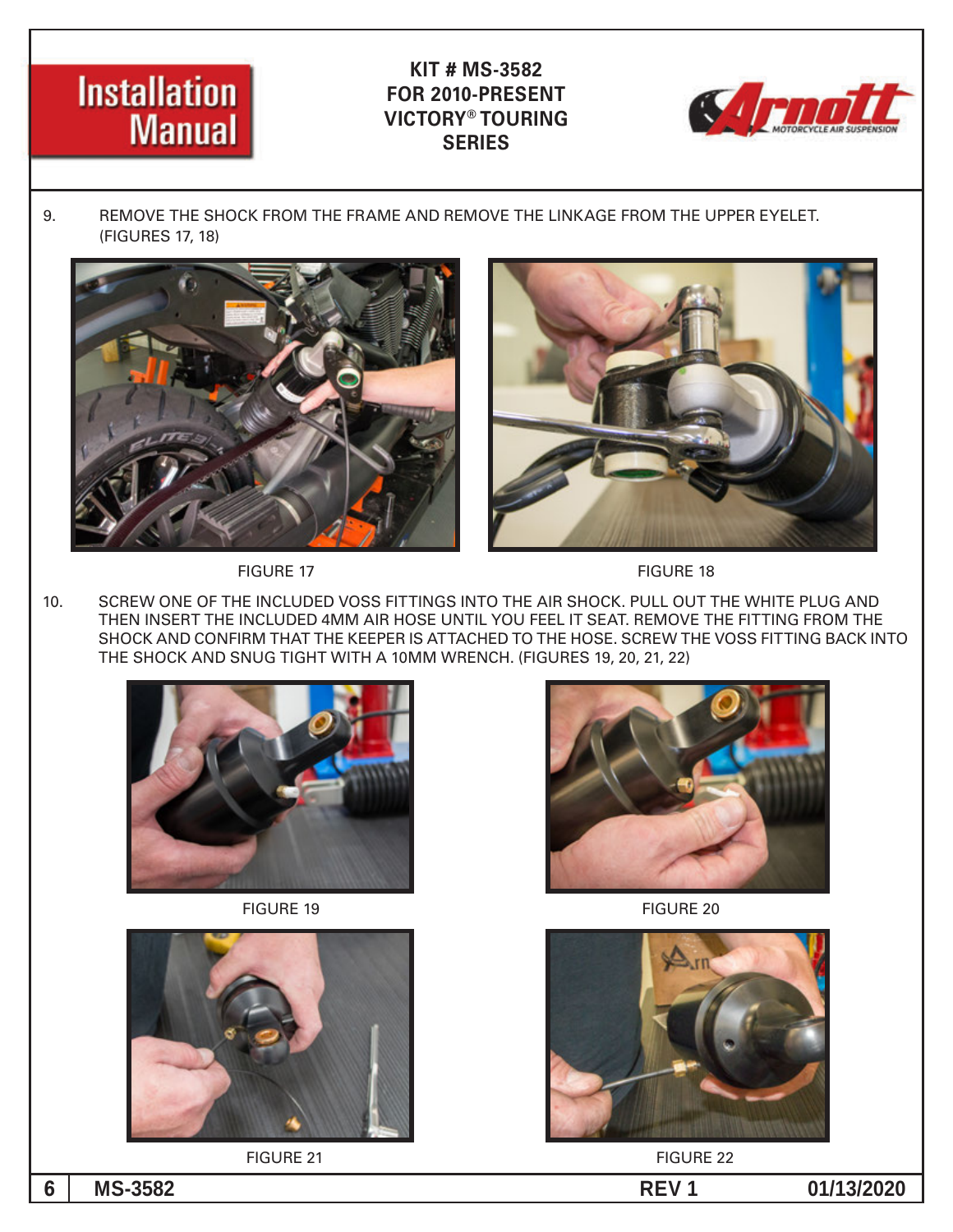



11. MOUNT THE AIR SHOCK TO THE LINKAGE IN THE ORIENTATION SHOWN BELOW. ROUTE THE AIR LINE UP AND OVER THE SHOCK. (FIGURES 23, 24)







12. PUT THE SHOCK AND LINKAGE IN THE FRAME. ROUTE THE AIR HOSE THROUGH THE LEFT SIDE OF THE MOTORCYCLE. ATTACH THE LINKAGE PUSH ROD TO THE LINKAGE. (FIGURES 25, 26, 27, 28)



FIGURE 25 FIGURE 26







FIGURE 27 FIGURE 28